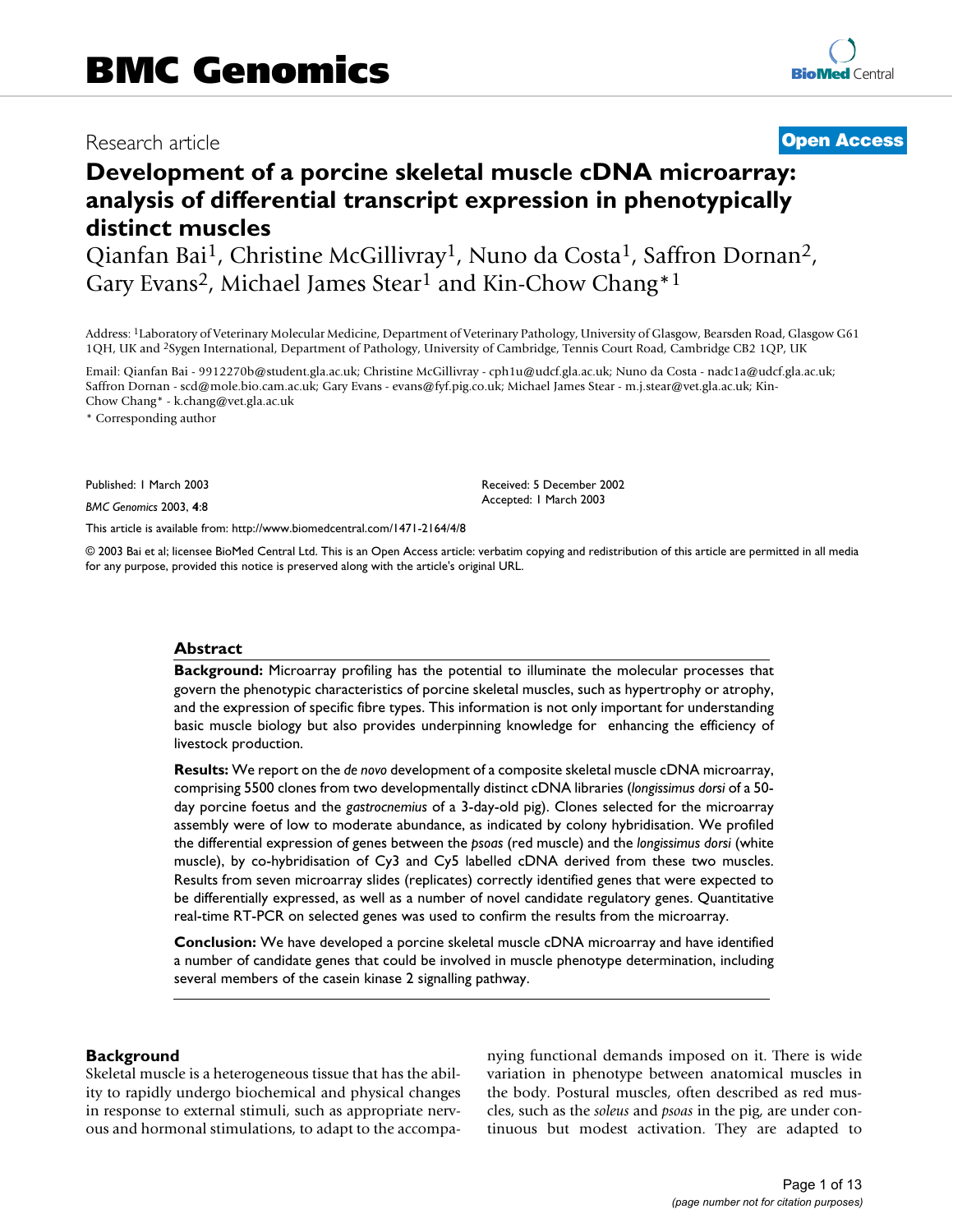undertake chronic contractile activity without fatigue, under aerobic respiratory conditions. On the other hand, white muscles, such as the *gastrocnemius* and *longissimus dorsi*, are recruited sporadically during brief periods of intense muscular activity, like running. They are susceptible to fatigue as their main source of energy is derived from anaerobic glycolysis. Red muscles are better endowed with capillaries, myoglobin, lipids and mitochondria than white muscles [1,2]. Red and white muscles also differ in their fibre type composition. Postnatal mammalian muscles (e.g. in pigs and rodents) have 4 major fibre types characterised by the expression of the slow/β, 2a, 2x and 2b myosin heavy chain (MyHC) gene isoforms [2–4]. Based on MyHC isoform expression, postnatal muscle fibres in the pig have recently been resolved by the combination of immunocytochemistry and *in situ* hybridisation into 4 major types [5–7]. Metabolic, biochemical and biophysical characteristics, such as oxidative and glycolytic capacities, fibre size, colour, and glycogen and lipid contents, vary between MyHC fibre types [2,8,9]. The slow/β and fast 2b fibres, also known as slow oxidative and fast glycolytic respectively, represent two extreme metabolic profiles. The fast 2a and fast 2x fibres are intermediate fast oxidative-glycolytic fibres. Fast 2a fibres are more closely related to slow/I fibres, and fast 2x are more similar to fast 2b fibres. Hence the composition of fibre types in a muscle is a major determinant of its phenotypic properties.

Understanding the molecular processes that govern the phenotypic characteristics of muscles, such as hypertrophy/atrophy, and expression specific fibre types, is of agricultural and medical importance [9–12]. Microarray technology can simultaneously measure the differential expression of a large number of genes in a given tissue and may identify the genes responsible for the relevant phenotype [13]. We report here on the *de novo* development of a porcine skeletal muscle cDNA microarray, comprising 5500 clones from two cDNA muscle libraries. Its functional integrity was assessed by profiling the differences in gene expression between red (*psoas*) and white (*longissimus dorsi*, LD) muscles. Among the differentially expressed genes, a number of novel candidate genes were found that could determine the phenotypic differences among different muscle types.

# **Results**

# *Construction of a composite porcine skeletal muscle cDNA microarray*

The *de novo* development of a porcine skeletal muscle cDNA microarray was based on the use of two representative, directionally cloned λZAP-Express cDNA expression libraries; one derived from the back muscle of a 50-dayold foetus and the other from the *gastrocnemius* of a 3-dayold pig. Genes that are expressed in skeletal muscle are likely to be present in one or both libraries. In our porcine

skeletal muscle cDNA libraries, about a third of the clones were found to be from highly expressed genes, based on signal intensity of hybridisation (Fig. [1](#page-2-0)A). Weakly to moderately expressed genes were selected for microarray assembly; highly expressed clones were avoided (Fig. [1B](#page-2-0)). On average, between a quarter and a half of the randomly picked colonies from each square agar plate were eventually selected for microarray assembly. A total of 5,500 plasmid clones were selected, of which 3,500 clones were taken from the 3-day-old muscle library and 2,000 clones were taken from the 50-day foetal muscle library. After each production step of miniprep plasmid preparation, insert amplification, and PCR product purification, about a quarter of the selected clones were checked by gel electrophoresis or spectrophotometry. Approximately 10% of all selected clones were found to be without any cDNA insert, a figure expected in a typical cDNA library (data not shown). Each selected clone was printed twice on the microarray (Fig. [2](#page-3-0)A).

# *Functional assessment of the porcine cDNA microarray: red-white muscle analysis*

To evaluate the performance of our composite porcine skeletal muscle cDNA microarray, a profiling experiment was conducted to determine the differential expression of genes between red (*psoas*) and white (*longissimus dorsi*, LD) muscle. Dual-colour hybridisation (Fig. [2](#page-3-0)A) was performed on seven replicate microarray slides. An intensitydependent (LOWESS) step was used to normalise data. Fig. [2B](#page-3-0) plots the median expression of each clone in the *psoas* against the median expression of the same clone in the LD muscle. Each point is the median of 14 values (2 replicates per slide, 7 slides per muscle). Most points cluster around the middle line indicating similar levels of expression in both muscles. There were, however, a number of clones falling substantially below the line, indicating consistently lower levels of expression in the *psoas* compared with the LD muscle. Low signal readings for both dyes may indicate the absence of a cDNA insert. About 12% of the printed clones were found to fall below 50 units for both dyes and were considered to be without cDNA inserts. This value was consistent with the earlier estimate of insertless clones in the cDNA libraries.

A normalised *psoas*/LD ratio of 2.0 or more was used to identify genes that were more highly expressed in *psoas* than in LD muscle. This ratio represents the top 5% of differences in expression. Seventy clones meeting this criterion were sequenced. The sequences were compared with database sequences by BLAST searching. Table [1](#page-4-0) is a summary of these genes. Sixty seven percent of the clones (47 out of 70) sequenced were genes of mitochondrial origin. Of these several were featured more than once on the microarray, namely genes encoding 16S ribosomal RNA, 12S ribosomal RNA, and NADH dehydrogenase subunits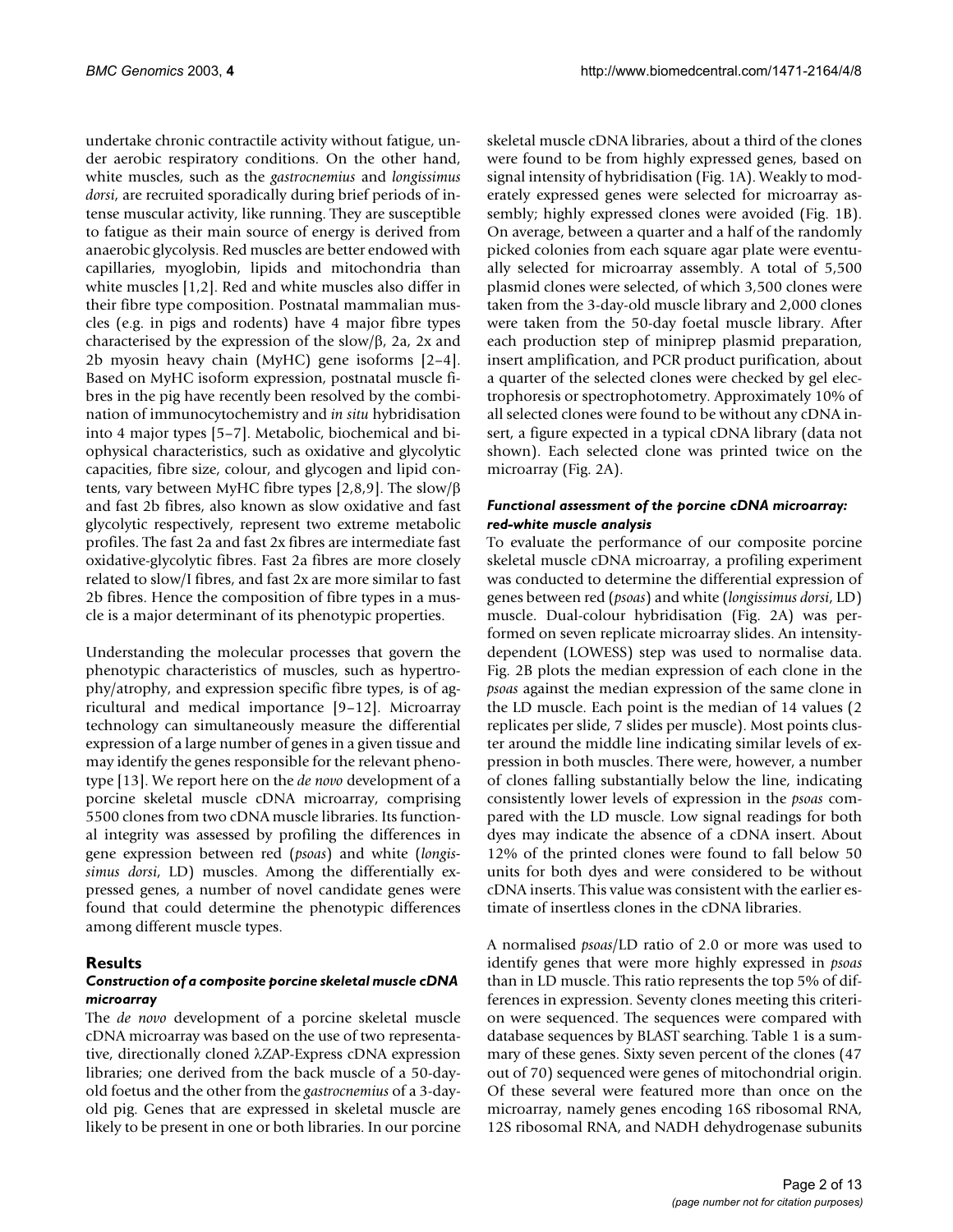

#### <span id="page-2-0"></span>A. Unselected **B. Selected**

#### **Figure 1**

Selection of clones for porcine skeletal muscle cDNA microarray assembly by colony hybridisation. **A.** A typical colony dotblot hybridisation result of randomly selected plasmid clones, from a 50-day-old foetal back muscle cDNA library, probed with 32P-labelled total cDNA, derived from the same muscle of a 50-day-old foetus. **B.** A typical hybridisation result of selected plasmid clones, assessed by previous hybridisation (**A**) to be from weakly to moderately expressed genes. A reduction in the number of highly expressed clones could be seen in panel B.

3 and 6. Thirty percent of the clones (21 out of 70) did not show any homology with known mitochondrial or sarcomeric genes. The function of 9 of these clones was completely unknown. One gene encoded for fructose-1,6 biphosphatase, an enzyme that is necessary for muscle gluconeogenesis. The function of the remaining 11 clones were involved with aspects of transcription, translation or signal transduction, but their functions in skeletal muscle have not been characterised. Several genes were members of the casein kinase 2 signalling pathway. The  $\alpha$ 1 subunit of casein kinase 2 (CK2) is one half of the holoenzyme [14,15]. The small muscle protein (smpx) is encoded by a recently discovered X-linked stretch response gene [16].

The tyrosine kinase A6-related protein binds ATP and actin, and interacts with protein kinase C zeta [17]. Although the function of the latter two proteins is not known, both were shown to be targets of CK2 phosphorylation.

Clones with a normalised *psoas*/LD ratio of 0.7 or less, which represented the most extreme 5% of clones were identified. Forty-five clones were sequenced and examined for homology by BLAST searching. Table [2](#page-5-0) lists the genes that were more highly expressed in the LD than in the *psoas*. Only 4 out of 45 clones were of mitochondrial origin, and they were different from those expressed more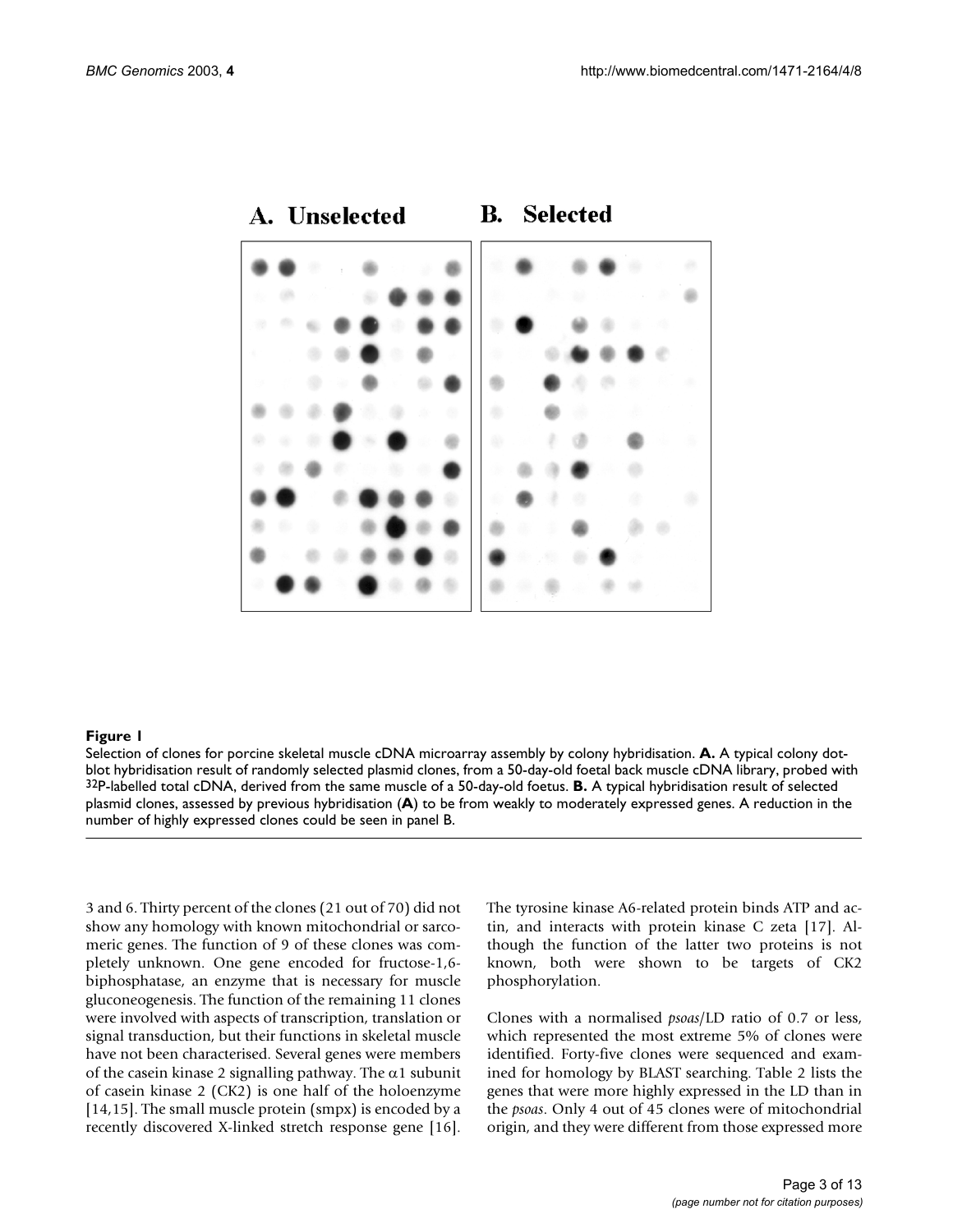A.

<span id="page-3-0"></span>

#### **Figure 2**

Differential gene expression between red and white porcine muscles. **A.** An illustration of a two-colour hybridisation. There were 48 such grids on each microarray slide. Each clone was printed twice. Clones on the top half were duplicated in the lower half of each grid. With some spots, the surrounding background was higher than the signal of the corresponding spots. **B.** Scatter plot displaying the median expression profile of all genes represented on the microarray, based on seven replicate slides. Genes equally expressed in red and whites would be positioned along the middle line (1). Points above the +2 or below -2 represent genes that were at least 2-fold more or less highly expressed in the *psoas* than the LD.

abundantly in the *psoas* (Table [1\)](#page-4-0). Fast isoforms of sarcomeric proteins (myosin heavy chains [MyHCs] 2a, 2x, 2b, myosin regulatory light chain 2, α-actinin 3, fast troponin C, and fast troponin T3) were well represented amongst the sequenced clones. Sarcomeric/structural genes made up nearly half of the total clones (22 out of 45). The other highly represented group of genes on the list (11 out of 45 clones) were involved in glycolysis, such as glyceraldehyde 3-phosphate dehydrogenase (GAPDH). The function of two non-sarcomeric genes was completely unknown. A few candidate regulatory genes (bin1, polyubiquitin, myomegalin-like, and HSPA8) were also found. Of particular interest is the tumour suppressor gene bin1 [18], which has recently been shown to play a role in C2C12 myoblast differentiation [19].

#### *Quantitative expression of selected genes: validation by TaqMan real time RT-PCR*

To assess the validity of the microarray approach to identify differentially expressed genes, quantitative real-time RT-PCR (TaqMan) was performed on four representative clones, GAPDH, MyHC 2b, bin1, and a novel gene (kc2725), each normalised to β-actin. In line with functional expectations, recent quantitative work performed has shown that the mRNA expression of GAPDH and MyHC 2b was higher in the *psoas* than in the LD within individual animals [20]. In this study, the relative levels of GAPDH and MyHC 2b of pooled total cDNA samples from three 22-week-old Berkshire pigs were measured (Fig. [3\)](#page-6-0). Our results showed that the differential expression of GAPDH and MyHC 2b was sufficiently consistent between the two muscles to be detected in pooled cDNAs. A novel gene kc2725 of unknown function, found by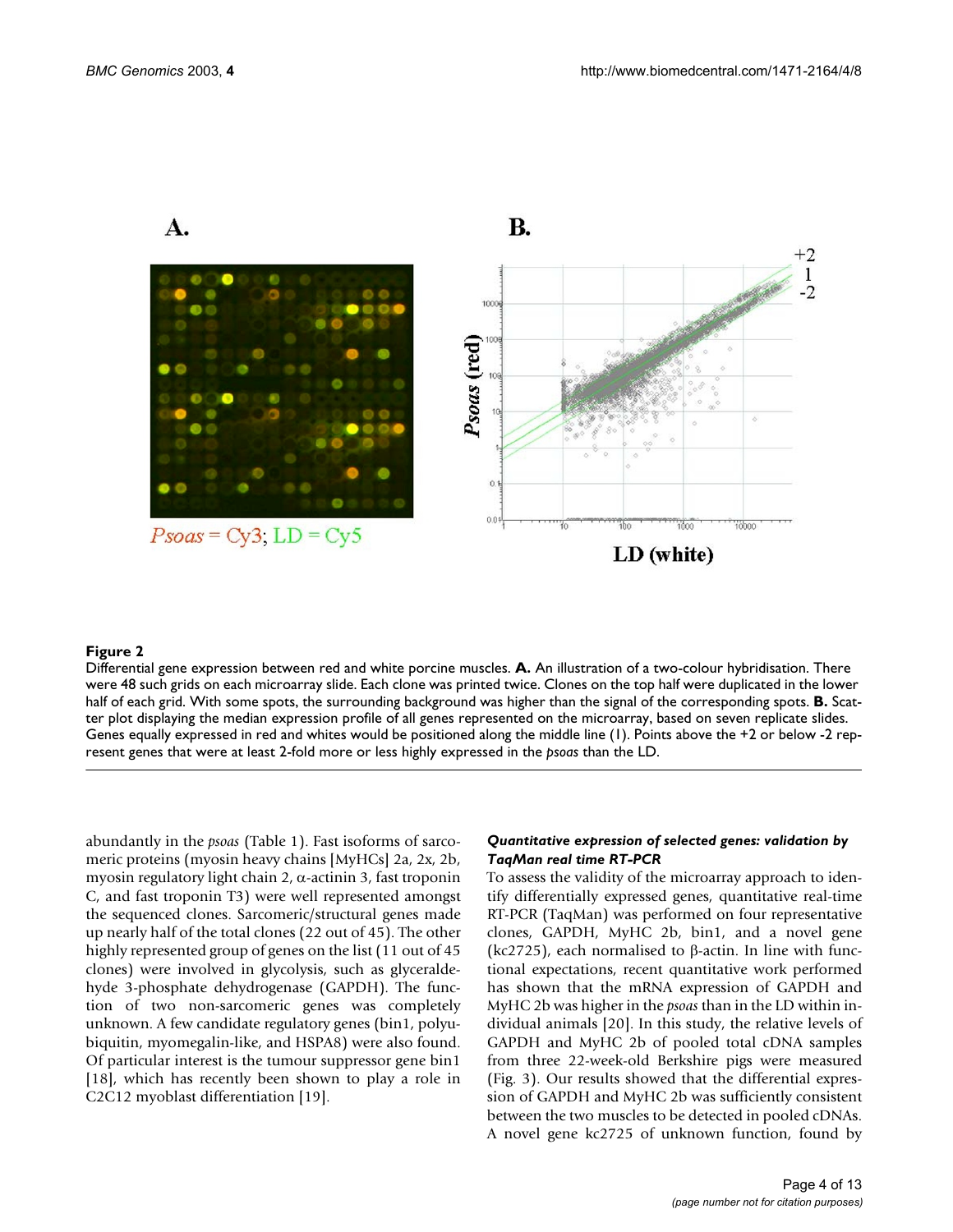#### <span id="page-4-0"></span>**Table 1: Genes more highly expressed in** *psoas* **than in LD**

| Gene                                                                                                    | Psoas/LD | Homology    | # of clones    | Accession # |
|---------------------------------------------------------------------------------------------------------|----------|-------------|----------------|-------------|
| Mitochondrial origin                                                                                    |          |             |                |             |
| 16S ribosomal RNA                                                                                       | 2.07     | 97% (S)     | 12             | AY011178    |
| 12S ribosomal RNA                                                                                       | 2.18     | $100\%$ (S) | $\overline{7}$ | AY012145    |
| 28S ribosomal RNA                                                                                       | 2.67     | 99% (R)     | L              | V01270      |
| Ribosomal protein S29                                                                                   | 4.14     | 94% (B)     |                | U66372      |
| Ribosomal protein L23                                                                                   | 30.05    | 92% (H)     |                | NM_000978   |
| Cytochrome oxidase subunit I                                                                            | 2.03     | 86% (B)     | $\mathbf{2}$   | AF490529    |
| Cytochrome oxidase subunit III                                                                          | 2.28     | $81\%$ (T)  |                | AF030272    |
| Cytochrome oxidase subunit VIc                                                                          | 27.97    | 88% (H)     |                | NM_004374   |
| Cytochrome oxidase subunit VIb                                                                          | 2.51     | 96% (B)     |                | X15112      |
| NADH dehydrogenase subunit 2                                                                            | 2.51     | 77% (P)     |                | AF414121    |
| NADH dehydrogenase subunit 3                                                                            | 2.58     | 82% (B)     | 7              | AY052631    |
| NADH dehydrogenase subunit 6                                                                            | 2.15     | $81\%$ (B)  | 4              | AF416451    |
| NADH dehydrogenase subunit B15                                                                          | 2.34     | 87% (B)     | ı              | X64898      |
| ATP synthase protein 6                                                                                  | 2.1      | 96% (S)     | 2              | AF190813    |
| ATP synthase protein 8                                                                                  | 2.17     | $100\%$ (S) | ı              | AF039170    |
| ATP synthase protein 9                                                                                  | 20.55    | 96% (H)     |                | NM_001689   |
| tRNA                                                                                                    | 3.87     | 97% (S)     | 2              | AF304202    |
| Adenine nucleotide translocator SLC25A6                                                                 | 2.05     | 92% (H)     | L              | XM_114724   |
| Sarcomeric / structural                                                                                 |          |             |                |             |
| Ankyrin I                                                                                               | 2.23     | 93% (H)     | I              | XM_016774   |
| Tubulin alpha 1                                                                                         | 2.68     | 94% (H)     | L              | AF141347    |
| Non-sarcomeric                                                                                          |          |             |                |             |
| Pituitary tumor-transforming I interacting<br>protein (tr)                                              | 2.98     | 84% (H)     | L              | BC031097    |
| Par-6 partitioning defective 6 homolog<br>gamma (tr)                                                    | 30.36    | 92% (M)     | L              | XM_129044   |
| TAFII140, a novel TAF component (TATA-<br>binding protein associated factors) (tr)                      | 2.16     | 94% (H)     | L              | AJ292190    |
| STAF transcriptional activator (tr)                                                                     | 2.15     | 88% (H)     |                | NM_003442   |
| Prefoldin subunit 6 (KE2 protein) (tl)                                                                  | 2.65     | 85% (M)     |                | M65255      |
| EH domain-binding protein, Epsin (s)                                                                    | 2.23     | 93% (H)     | 2              | NM_013333   |
| Beta-catenin (s)                                                                                        | 2.18     | $100\%$ (S) |                | AB046171    |
| Casein kinase 2, alpha I polypeptide (s)                                                                | 6.47     | 87% (H)     |                | NM_001895   |
| Small muscle protein (smpx) (s)                                                                         | 7.34     | 88% (H)     |                | BC005948    |
| Tyrosine kinase 9-like (A6-related protein)<br>(s)                                                      | 2.04     | 90% (H)     |                | BC016452    |
| Fructose-1,6-biphosphatase (m)                                                                          | 25.07    | $92\%$ (O)  | ı              | A 272520    |
| Testis intracellular mediator protein<br>$(PEAS)$ (u)                                                   | 2.12     | 88% (H)     | ı              | BC021546    |
| Hypothetical protein (FLJ12666) (u)                                                                     | 2.23     | 93% (H)     | ı              | NM_024595   |
| Unknown small protein (u)                                                                               | 3.93     | 94% (H)     |                | BC005398    |
| Unknown clone (kc2725), homologous to<br>3' untranslated region (UTR) of *RNA<br>binding protein S1 (u) | 2.57     | *90% (H)    | I              | *XM_028847  |
| Unknown clone, homologous to 3' UTR of<br>*enhancer of rudimentary (u)                                  | 2.07     | *81% (H)    | L              | *U66871     |
| Unknown clone, homologous to Homo<br>sapiens clone *KIAA0513 (u)                                        | 13.21    | *81% (H)    | L              | *NM_014732  |
| Unknown clones (kc2668, kc522, kc2469)<br>(u)                                                           | 3        |             | 3              |             |

Possible involvement: (tr), transcriptional; (tl), translational; (s), signalling; (m) etabolic; (u) unknown. Accession # refers to porcine gene or close homologue: (S) = sus scrofa, R) = rattus norvegicus, (B) = bos taurus, (H) = homo sapiens, (T) = tragelaphus buxtoni, (P) physeter catodon, (M) = mus musculus, (O) = oryctolagus cuniculus, (C) = canis domesticus, (A) = ovis aries.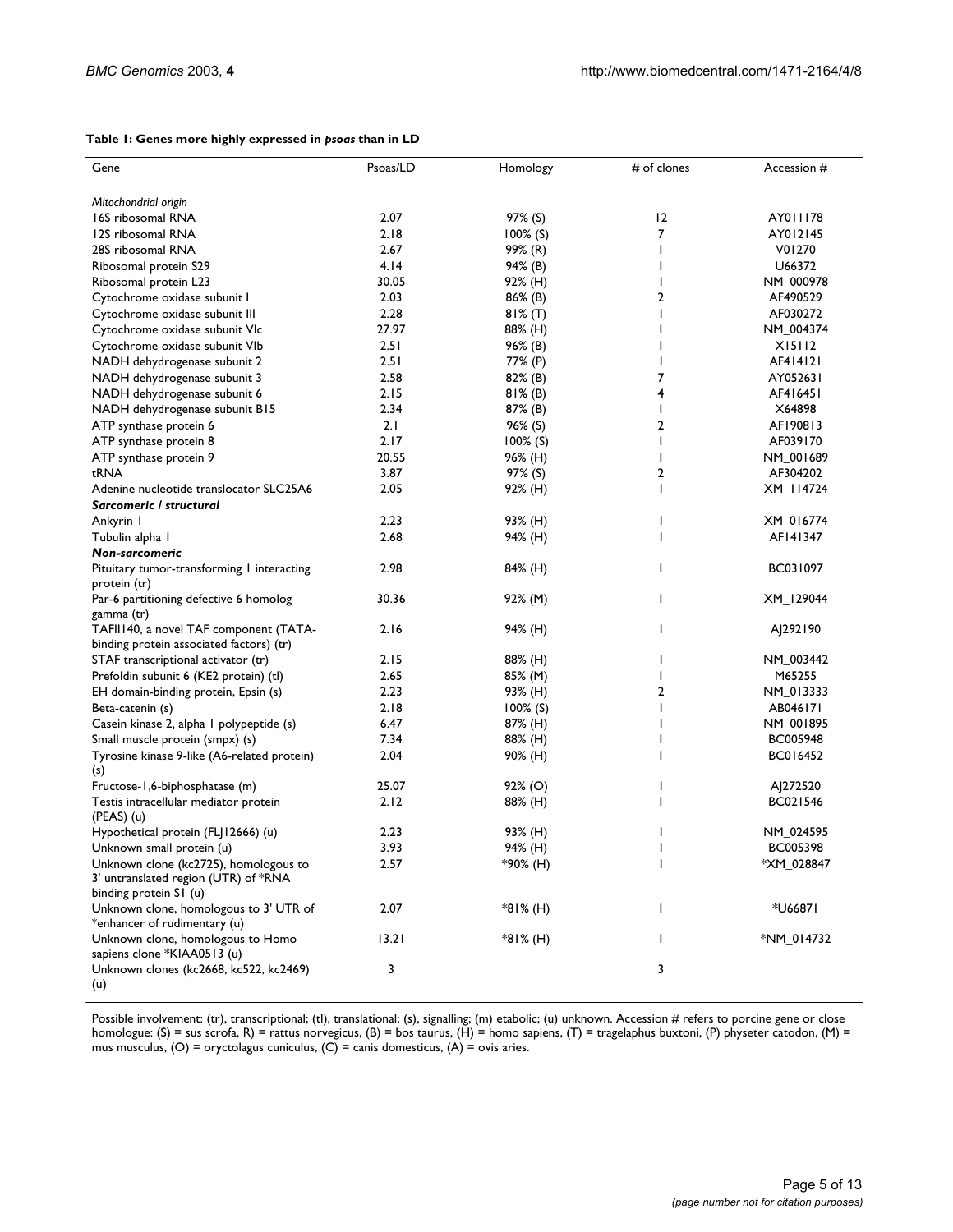#### <span id="page-5-0"></span>**Table 2: Genes more highly expressed in LD than in** *psoas*

| Gene                                                                               | LD/Psoas | Homology    | # of clones    | Accession #     |
|------------------------------------------------------------------------------------|----------|-------------|----------------|-----------------|
| Mitochondrial origin                                                               |          |             |                |                 |
| Ribosomal protein L35A                                                             | 2.2      | 86% (H)     |                | AK055653        |
| Ribosomal protein L7a                                                              | 1.85     | 90% (H)     |                | BC005128        |
| Ribosomal protein S23                                                              | 1.91     | 88% (R)     |                | X77398          |
| Ribosomal protein S12                                                              | 1.61     | $100\%$ (S) |                | X79417          |
| Sarcomeric / structural                                                            |          |             |                |                 |
| Myosin heavy chain fast 2a                                                         | 1.91     | $100\%$ (S) | 6              | AB025260        |
| Myosin heavy chain fast 2x                                                         | 1.77     | 100% (S)    | $\overline{2}$ | AB025262        |
| Myosin heavy chain fast 2b                                                         | 1.88     | 97% (S)     | $\overline{2}$ | AB025261        |
| Myosin regulatory light chain 2                                                    | 2.95     | $91\%$ (H)  | $\overline{2}$ | AF363061        |
| Alpha actinin 3                                                                    | 1.47     | 93% (H)     | $\overline{2}$ | M86407          |
| S-nexilin                                                                          | 1.77     | 70% (H)     | J.             | AK057954        |
| Fast skeletal troponin C                                                           | 1.67     | 94% (O)     |                | Y00760          |
| Fast skeletal troponin T (TnT3)                                                    | 1.7      | 93% (B)     | 3              | AB085599        |
| Alpha-1 skeletal actin (ACTA1)                                                     | 1.53     | 93% (H)     | $\overline{2}$ | BC012597        |
| Alpha-2 smooth muscle actin (ACTA2)                                                | 1.62     | 96% (H)     |                | <b>BC017554</b> |
| Non-sarcomeric                                                                     |          |             |                |                 |
| Sarcoplasmic/endoplasmic reticulum calcium<br>ATPase I (SERCAI) (g)                | 1.54     | 98% (S)     | 3              | AY027797        |
| Aldolase $A(g)$                                                                    | 1.47     | 87% (H)     |                | BC010660        |
| Phosphoglycerate kinase (g)                                                        | 1.48     | 88% (H)     |                | V00572          |
| Glyceraldehyde-3-phosphate dehydrogenase (g)                                       | 1.53     | $100\%$ (S) |                | X94251          |
| Muscle pyruvate kinase (PKM2) (g)                                                  | 1.63     | $91\%$ (H)  |                | BC007952        |
| Phosphoglucomutase isoform 2 (PGM) (g)                                             | 1.81     | $94\%$ (O)  |                | M97664          |
| Muscle glycogen phosphorylase (g)                                                  | 1.65     | $92\%$ (O)  | 2              | X04265          |
| Adenylate kinase isozyme I (myokinase) (g)                                         | 1.51     | 87% (S)     |                | E03007          |
| Calsequestrin (c)                                                                  | 1.7      | 83% (C)     | $\overline{2}$ | 103766          |
| Polyubiquitin (tl)                                                                 | 1.51     | 90% (A)     |                | AF038129        |
| Bridging-integrator protein-1 (bin1) (s)                                           | 2.17     | 85% (H)     |                | AF001383        |
| Myomegalin-like protein (u)                                                        | 6.94     | 94% (H)     |                | AB042557        |
| Heat shock cognate protein (HSPA8) (u)                                             | 1.77     | 93% (B)     |                | X53827          |
| Unknown clone, homologous to Homo sapiens<br>clone HSPCO40 (u)                     | 2.08     | 86% (H)     |                | BC000810        |
| Unknown clone, homologous to 3' UTR of<br>Homo sapiens *actin bundling protein (u) | 1.99     | $*77\%$ (H) |                | *U09873         |

Associated or possible role: (g), glycolysis; (c), contraction; (tl), translation; (s), signalling; (u) unknown. Accession # refers to porcine gene or close homologue. Genus abbreviations as in Table [1](#page-4-0).

microarray analysis to be more highly expressed in the *psoas* than in the LD (Table [1](#page-4-0)), was individually quantified in 4 pigs (Fig. [4A](#page-7-0)). CK2 phosphorylation sites were also predicted in the deduced kc2725 protein (data not shown). All 4 pigs gave the same pattern of expression as that detected on the microarray. Interestingly, expression of kc2725 was ubiquitous and was much more abundant in other tissues than in skeletal muscle (Fig. [4B](#page-7-0)).

However, the expression of a gene from the same muscle can vary between similar individuals (Fig. [4](#page-7-0)A and Fig. 5A). Bin1 was identified by microarray analysis as being more highly expressed in the LD than in the *psoas* (Table [3\)](#page-9-0). However, this pattern of expression was found in only 3 out of 4 pigs (Fig. 5A). In pig 2, there was no significant difference in bin1 expression between LD and *psoas.* Bin1

was previously found to be ubiquitously expressed by Northern analysis [18,21]. Quantitative PCR showed that bin1 expression was between 1 to 2 orders of magnitude greater in the heart and brain than in skeletal muscles (Fig. 5B). Therefore, TaqMan real-time quantitative PCR on selected representative genes had (1) demonstrated the functional integrity of our newly constructed porcine cDNA microarray in the appropriate identification of differentially expressed genes between red and white muscles, and (2) highlighted the existence of variation in muscle gene expression among similar individuals.

# **Discussion**

*Development of porcine skeletal muscle cDNA microarray* We have constructed a composite porcine skeletal muscle cDNA microarray consisting of 5,500 clones from two de-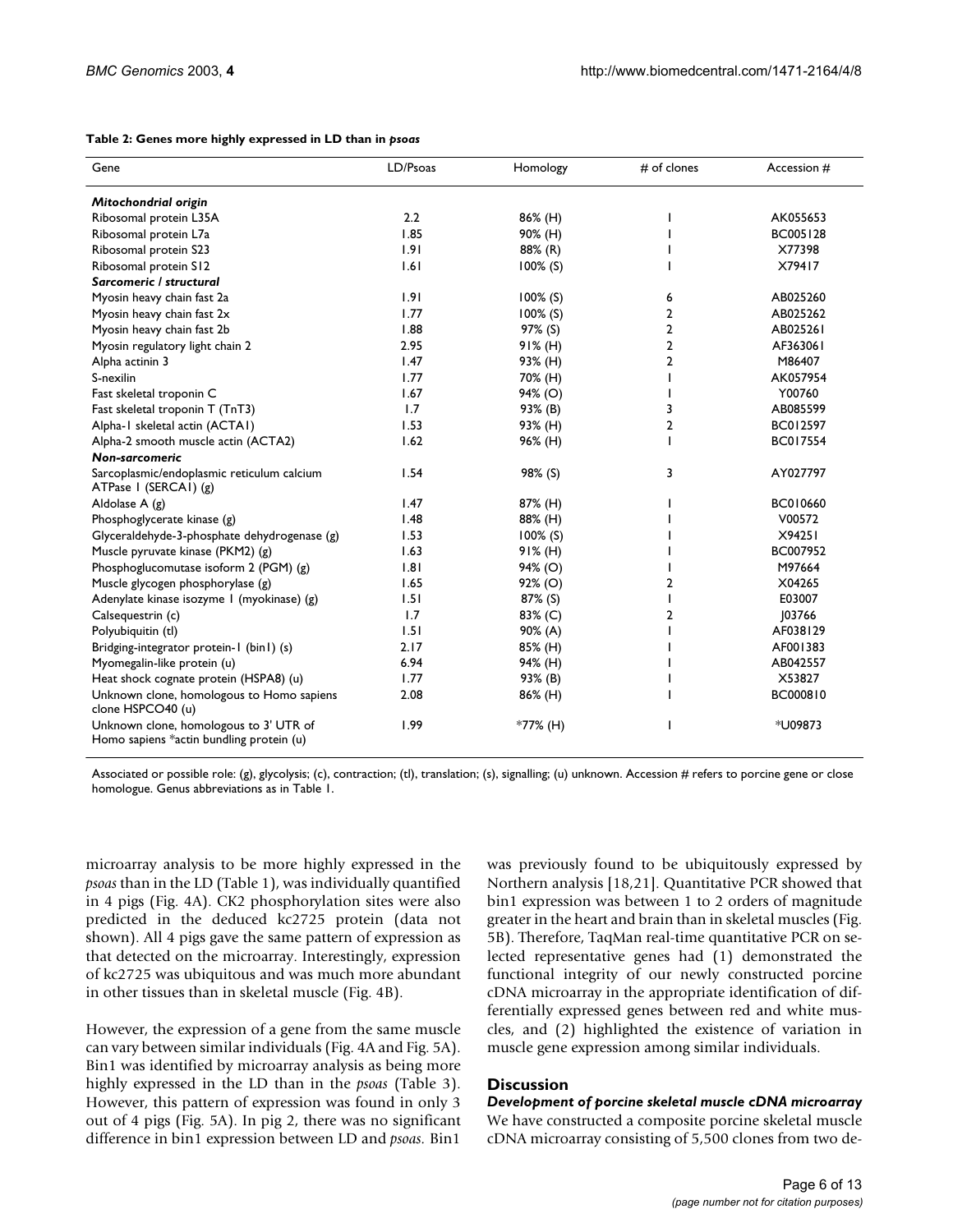<span id="page-6-0"></span>

#### **Figure 3**

TaqMan quantitative real-time RT-PCR analysis of GAPDH, and MyHC 2b mRNAs in porcine *psoas* (red) and LD (white) muscles. Results of pooled total cDNA samples from three 22-week-old Berkshire pigs. GAPDH and MyHC 2b were about 2.7 and 2.5 times more highly expressed in the LD than *psoas*, respectively. Error bar = standard deviation.

velopmentally distinct libraries, one derived from a 50 day foetal longissimus dorsi muscle, and the other derived from a 3-day-old gastrocnemius muscle. The choice of two developmentally distinct libraries was to increase the range of temporally-regulated genes represented in the microarray, to extend its suitability for use in different microarray-based muscle experiments.

The selection emphasis for inclusion on the microarray was on lowly or moderately expressed clones. This clone selection reduced the representation of highly expressed genes, such as those encoding for sarcomeric proteins, and increased the likelihood of including rare transcripts, including those of regulatory importance. An alternative method of normalising clone selection, which has been used by others, is by reassociation of single-stranded library plasmids at relatively low  $C_{\text{ot}}$  to remove highly expressed clones [22,23]. Another commonly used and commercially available method of selection normalisation is subtractive suppression hybridisation [24]. We chose not to use this method for microarray clone selection because of the possibility of excluding lowly expressed non-muscle specific clones.

A possible disadvantage of our porcine microarray, at least at the beginning, is the lack of knowledge of the identity of each clone. However, there is, at present, insufficient sequence information on farm animals to design a comprehensive oligonucleotide-based microarray. To date, we have sequenced about 10% of our microarray clones (data not shown). A major advantage of our microarray is that we are likely to be in possession of the corresponding full length cDNA clones, whose inserts were unidirectionally cloned into a CMV-promoter driven expression plasmid (pBK-CMV vector). These clones could be readily used for downstream expression studies. As the identity of each clone is unknown, we do not know for certain how representative is the porcine skeletal muscle cDNA microarray. On the one hand, considering that there might be fewer than 30,000 human genes [25], and assuming that 50% of all genes are transcriptionally active at one time in a given tissue [26], it is possible that around 20% of the genes that are expressed in skeletal muscle are found on our microarray [25,27]. On the other hand, a group of 4080 human skeletal muscle genes, which included both skeletal muscle-specific genes and genes expressed in skeletal muscle as well as in other tissues, was found to correspond to 80% of the total number of genes expressed in skeletal muscle as reported so far in Unigene (including foetal muscle and rhabdomyosarcoma) [26]. Hence our microarray may represent substantially more than 20% of all genes expressed in porcine muscle.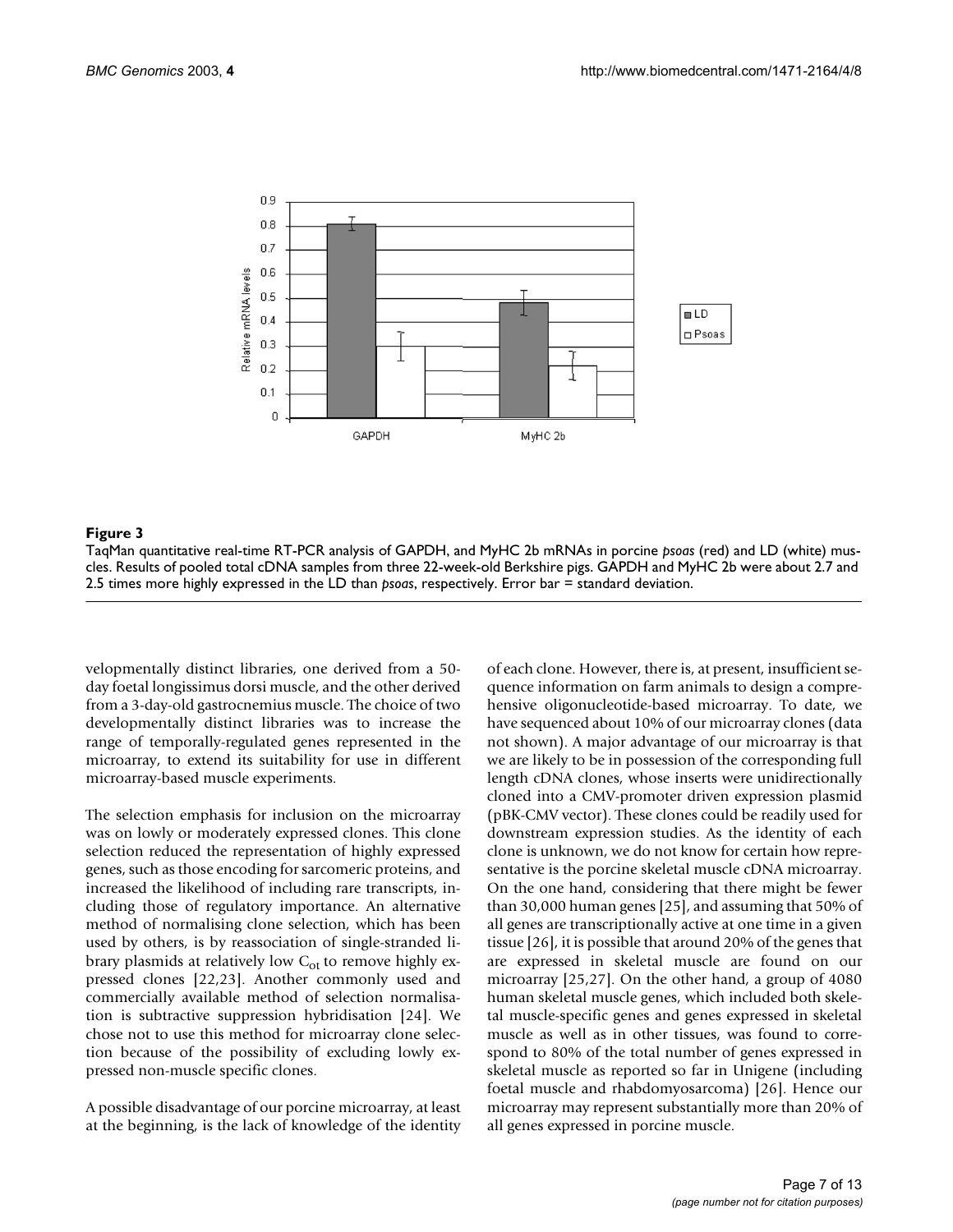<span id="page-7-0"></span>

#### **Figure 4**

Tissue distribution of a novel gene kc2725. **A.** Expression of kc2725 was higher in the *psoas* than in the LD in all 4 pigs. Pigs 1 to 3 were 22-week-old Berkshires, and pig 4 was a 7-week-old cross breed. **B.** The expression of kc2725 was ubiquitous and much more abundant in other tissues. Error bar = standard deviation.

#### *Differential gene expression in red and white muscles*

One objective of the red-white muscle experiment was simply to test the function of the newly assembled porcine microarray, from which two gene lists were generated (Tables [1](#page-4-0) and [2\)](#page-5-0). Genes that were expected to be differentially expressed and genes that were novel were found on each list. The microarray results validated our prior hypothesis of differential gene expression in red and white muscles, thus demonstrating the functional integrity of our newly constructed microarray. One of the well established distinguishing features of red muscle is its relatively high oxidative phosphorylation capacity, reflected by an abundance of mitochondria in red muscles. It is reassuring that genes from the mitochondrial genome were well represented in the red muscle pool of differentially expressed

genes (Table [1\)](#page-4-0). White muscles comprise predominantly more fast-glycolytic fibres than red muscles. Our findings were consistent with expectations, in that most of the 45 clones selected as more highly expressed in white muscle (Table [2](#page-5-0)) were either fast isoforms of structural genes, or enzymes connected with anaerobic glycolysis. With highly expressed genes, such as mitochondrial genes and structural genes, there were detectable levels of redundancies (repeats) on the microarray. However, in the presence of redundancies, no gene was found to be present on both lists. Differentially expressed clones originating from both the foetal and neonatal libraries were found in comparable proportion (data not shown). A recent report comparing red and white murine skeletal muscles on generic commercial oligonucleotide chips (Affymetrix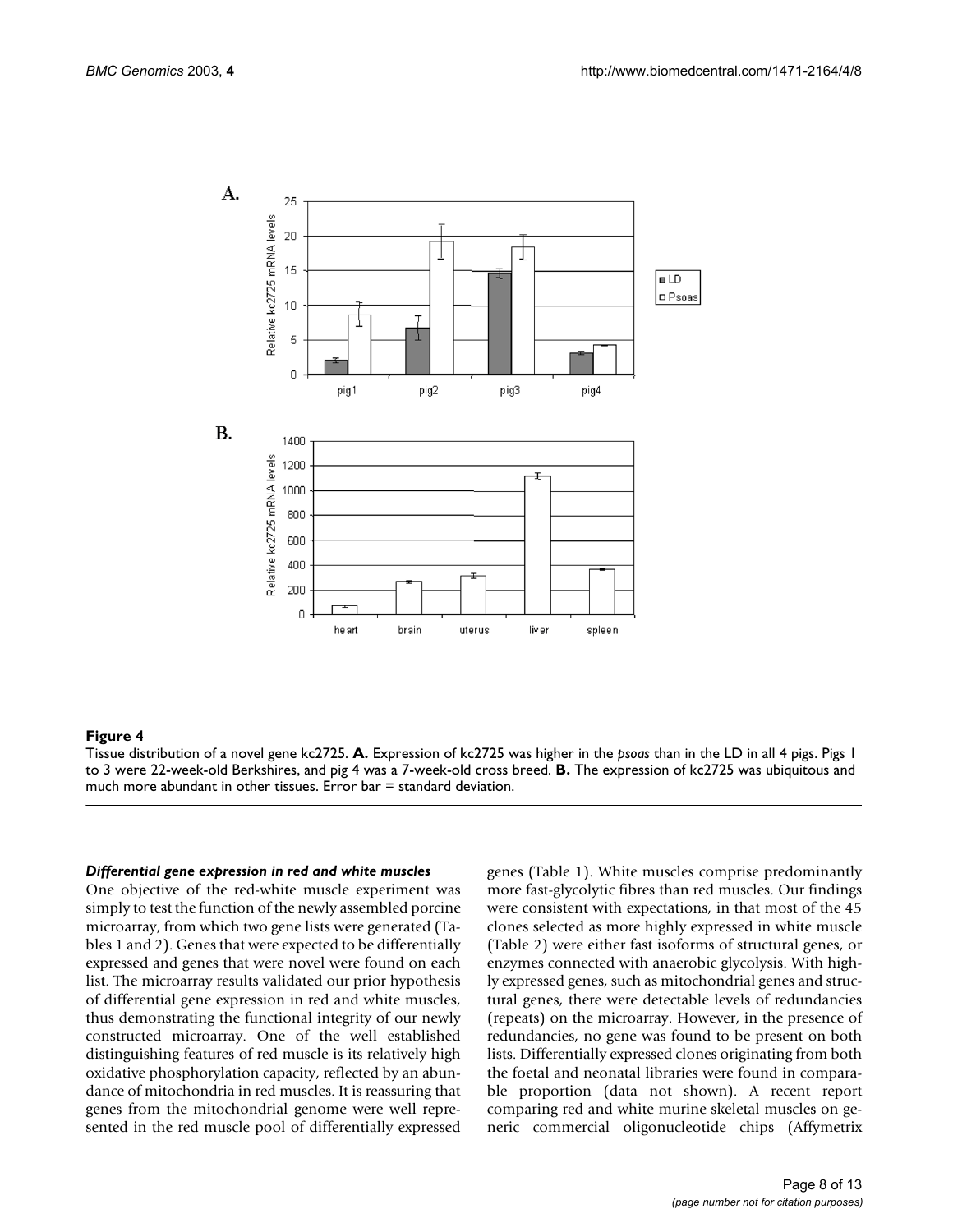

#### **Figure 5**

Bin1 mRNA expression detected by TaqMan quantitative real-time RT-PCR. **A.** In pigs 1, 3 and 4, bin1 mRNA was more abundant in the LD than in the *psoas*. In pig 2, bin1 expression in both muscles was similar. Pigs 1 to 3 were 22-week-old Berkshires, and pig 4 was a 7-week-old cross breed. **B.** Although ubiquitous, bin1 expression was by far most abundant in the brain and heart. Error bar = standard deviation.

GeneChips), which comprised the equivalent of 3,000 different genes, yielded a differential list of 49 known genes [28]. Our results of known differentially expressed genes were comparable in both number and in the different types of genes found.

One problem underlying the analysis of microarray data is the large number of comparisons required, which can produce false positive results [29]. We compared the expression of clones in *psoas* and LD muscle as the median of 14 comparisons (each microarray clone was printed twice on each slide and 7 slides were used), and restricted further analysis to the clones demonstrating the most consistent and extreme differences. Therefore, the majority of our identified clones are likely to represent real differences between muscles. However, any specific gene assignment should be regarded as provisional until it can be confirmed in an independent study, such as another microarray or in another assay such as quantitative PCR.

The interpretation of microarray results can be complicated. Firstly, members of the same gene family could crosshybridise to the same spots on the microarray. Interpretation of differential expression of individual isoforms should therefore be made with caution. In the case of MyHC genes (Table [2\)](#page-5-0), a plausible interpretation is that fast MyHC mRNA isoforms (2a, 2x and 2b) were more abundant in the LD than in the *psoas*. However, we have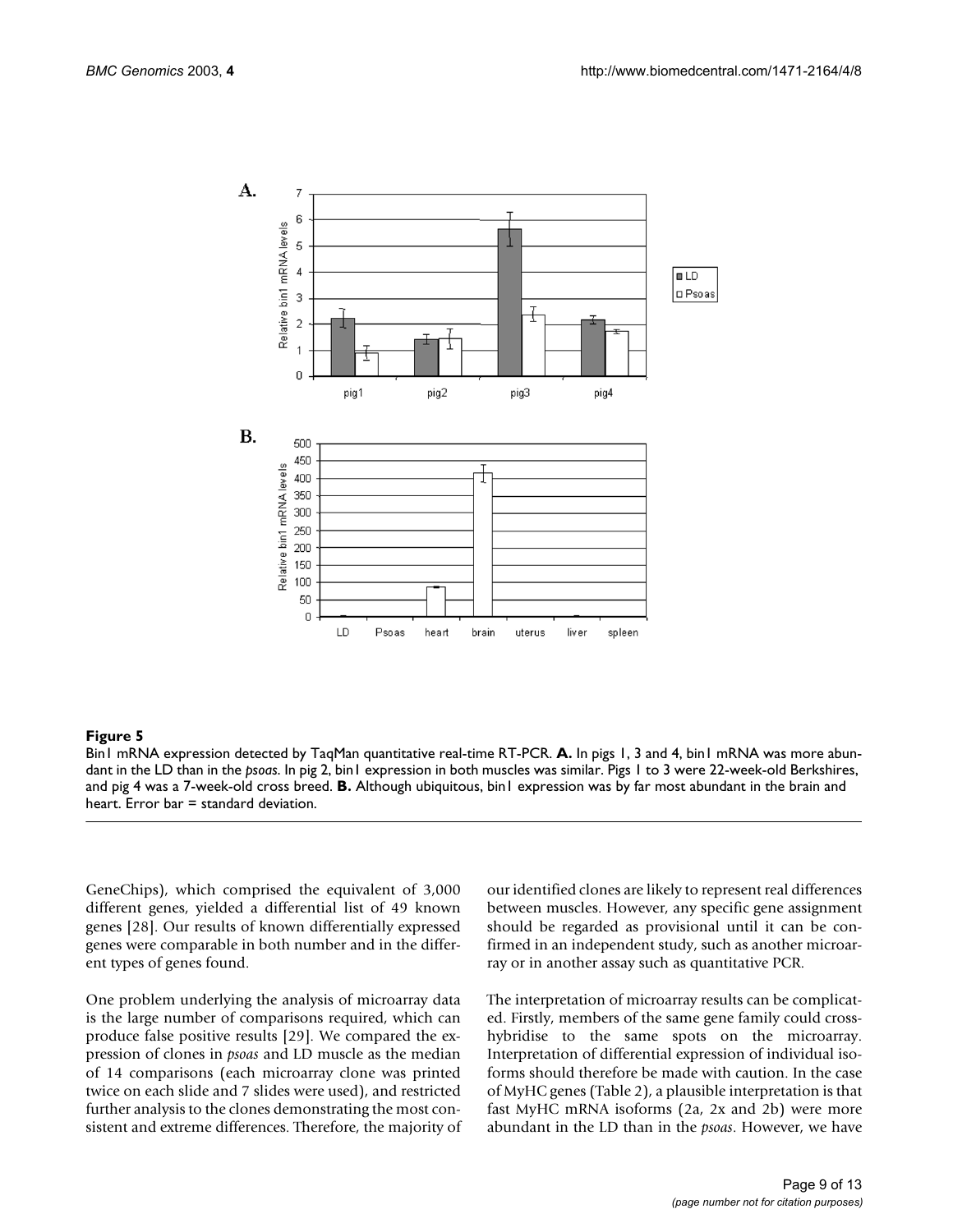| Gene                | Primer | Sequence $5' \rightarrow 3'$              |
|---------------------|--------|-------------------------------------------|
| $\beta$ -actin      | S      | CCA GCA CCA TGA AGA TCA AGA TC            |
|                     | A      | ACA TCT GCT GGA AGG TGG ACA               |
|                     | Ps     | CCC CTC CCG AGC GCA AGT ACT CC            |
| <b>GAPDH</b>        | S      | AGG CTC GGG CTC ACT TGA A                 |
|                     | A      | TGC CCA TCA CAA ACA TGG G                 |
|                     | Ps     | AGC CAA AAG GGT CAT CAT CTC TGC CC        |
| MyHC 2b             |        | CAC TTT AAG TAG TTG TCT GCC TTG AG        |
|                     | A      | GGC AGC AGG GCA CTA GAT GT                |
|                     | Ps     | TGC CAC CGT CTT CAT CTG GTA ACA TAA GAG G |
| <b>Bin I</b>        | S      | GCC AGC AAT GTG CAG AAG AA                |
|                     | A      | CAT CTG CCT TCC CCA GTT TC                |
|                     | Pa     | CCT TCT CCT GCG CGC GAG TGA G             |
| Novel gene (kc2725) |        | TTT TTT CCA TTC CCT GGT TGA               |
|                     | A      | AGG GAC CCT GTA AGC CAA CA                |
|                     | Ps     | CCA GTC TGG TGG CCT AGT CAT GCC C         |

<span id="page-9-0"></span>**Table 3: Oligonucleotides and TaqMan fluorogenic probes**

S, sense; A, antisense, Ps, TaqMan sense probe; Pa, TaqMan antisense probe

previously found by quantitative real time RT-PCR that in at least 4 out of 6 pigs, of the same sex, age and breed as the one used in the microarray hybridisation, MyHC 2a and 2x were, in fact, more highly expressed in the *psoas* than in the LD [20]. The 3 fast MyHC isoforms found in Table [2](#page-5-0) might have been the result of cross hybridisation by the relatively large amounts of MyHC 2b specific probe generated from the LD muscle. Secondly, in comparing the profiles of two normal physiological states, such as red and white muscles, large variation in normal gene expression between individual pigs could present a major problem [30]. This variation is mainly attributed to genetic differences that exist between individual pigs; even pigs of the same breed are not genetically the same. The use of pooled porcine mRNA samples could inadvertently increase the genetic variation within each experimental group of animals. Therefore, in the context of porcine redwhite muscle microarray analysis, there may be no advantage in pooling mRNAs, derived from the same muscle of several pigs. On the other hand, the use of different muscles from the same pig could minimise the effects of environmental variation, which could exist between individuals. The use of inbred lines in laboratory rodents largely eliminates the problem of genetic variation between individuals of the same line. Hence, the use of labelled cDNA from pooled inbred individuals would enhance experimental reliability without increasing genetic variation. However, inbred pig strains are not widely available and limited to a few lines of mini-pigs. Whether the microarray probes were derived from an individual or pooled from a group of individuals, extensive validation, such as by quantitative PCR or Northern analysis, is necessary to demonstrate that the differential expression of a

gene identified on a microarray is consistent in a wider context.

# *Candidate genes for phenotype determination*

From the red-white muscle microarray results, a list of novel candidate regulatory genes that could influence muscle phenotype, such as hypertrophy, differentiation and isoform-specific expression, was identified. Most of the genes listed as unknown (Table [1](#page-4-0) and [2\)](#page-5-0) were found with major open-reading frames, suggesting that they code for protein products. Candidate regulatory genes with putative identities were based on homology comparison. Even for these genes, with the possible exception of bin1, their functional roles in skeletal muscle are largely unclear. CK2  $\alpha$ 1 subunit, smpx, and tyrosine kinase A6-related gene are particularly interesting. They were found to be more highly expressed in red muscle and are connected to the casein kinase 2 signalling pathway. CK2 is a serine/ threonine kinase that has been implicated in cell growth and proliferation [31,32]. CK2-mediated phosphorylation of Myf-5, a member of a family of myogenic transcription factors, was reported to be required for Myf-5 activity [33]. Presently, the contribution of the CK2 signalling pathway to skeletal muscle function is not known. Its role in muscle phenotype determination requires further evaluation. The gene for heat shock 70 kD protein 8 (HSPA8) seemed to be upregulated in white muscle. Heat shock proteins are considered to be molecular chaperones and indicators of cellular stress [34]. The same gene was found to be upregulated in human hypertrophic cardiomyopathy [35]. It is not clear if this finding was related to cellular stress of myopathy or muscle hypertrophy.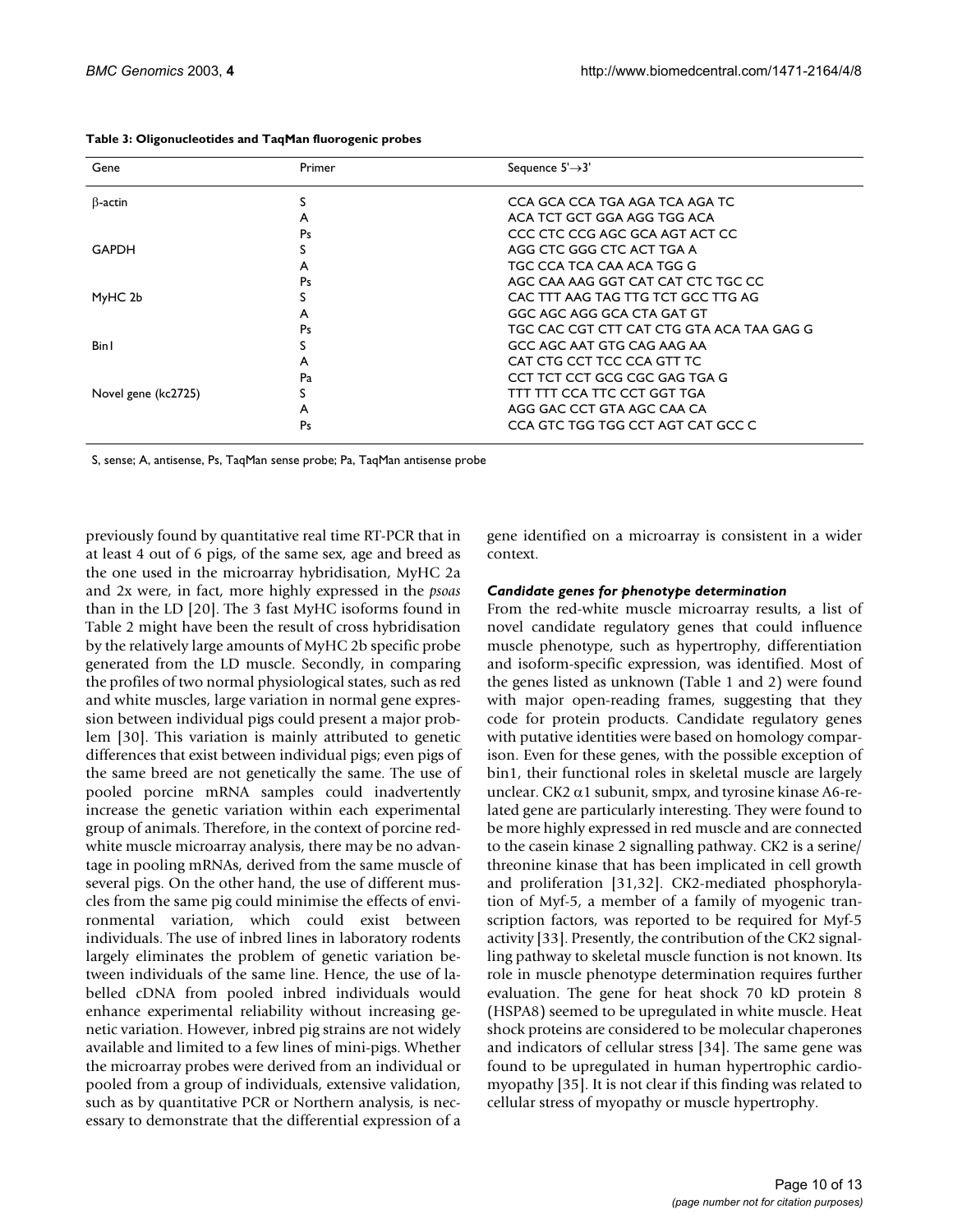Our results demonstrate the power of microarray analysis in identifying candidate genes that influence muscle phenotype. The challenge now is to confirm these associations and demonstrate how these genes are involved in the relevant muscle phenotypes.

# **Methods**

*Construction of porcine skeletal muscle cDNA microarray* Mass phagemid excision was performed on two porcine skeletal muscle λZAP-Express cDNA libraries (50-day foetal *longissimus dorsi* muscle and 3-day-old *gastrocnemius* muscle), developed in-house, according to manufacturer's protocol (Stratagene). Both libraries, each with a million primary plaques, had been extensively characterised by sequencing and screening, and were used to isolate several full-length cDNA clones, including MyHCs (6.0 kb in size) and transcription factors, such as NFAT2 and GATA2. One study, performed on adult human skeletal muscle, found that highly expressed genes represented only 9.1% of the transcript variation, whereas moderately and weakly expressed genes made up 27.5% and 63.5% of the variation, respectively [26]. In order to ensure that the clones chosen for the porcine microarray assembly represented as many different genes as possible, clones were screened by colony hybridisation to assess their relative abundance of expression. About 400 bacterial clones were picked onto each square agar plate (Bio-Assay dish, Nunc) for colony hybridisation with 32P-labelled cDNA probe, derived from mRNA extracted by oligo(dT)<sub>25</sub> Dynabeads (Dynal) from the same muscle type and stage of development as that used for the library construction. Based on signal intensity on the autoradiograms, each clone was classified as a weakly, moderately or highly expressed gene [26]. Clones picked for microarray construction were judged to be lowly or moderately expressed. Miniprep plasmid DNA was prepared from selected clones using the QIAprep 96 Turbo kit (Qiagen).

Insert amplification of each pBK-CMV-based plasmid clone (Stratagene) was performed with T7 primer (5'-GTA ATA CGA CTC ACT ATA GGG C-3') and T3 primer (5'- CGA AAT TAA CCC TCA CTA AAG GG-3'), using a Hot-StarTaq Master Mix kit (Qiagen). PCR was conducted in a 100  $\mu$ l volume, using the equivalent of 0.1  $\mu$ l of miniprep plasmid (about 15 ng), for 35 cycles at 55°C for 45 s, followed by 72°C for 3.5 min, and 94°C for 1 min, with an initial activation step of 95°C for 15 min. PCR products were purified with QIAquick 96 PCR Purification kit (Qiagen) and printed onto CMT-GAPS coated slides (Corning) using a Microgrid II arraying robot (BioRobotics, Cambridge, UK). Spotted DNA was immobilised by baking at 80°C for two hours. Each clone was printed in duplicate on each slide. Appropriate positive controls to help with orientation and vector controls were incorporated on the microrarray.

# *Red-white muscle microarray hybridisation*

Messenger RNA was extracted by oligo(dT)<sub>25</sub> Dynabeads (Dynal) from the *longissimus dorsi* (LD), a white muscle, and the *psoas*, a red muscle, of a 22-week-old pig (Berkshire breed). Dual Cy-dye labellings were performed with a CyScribe First-Strand cDNA labelling kit (Amersham), which incorporates the use of oligo(dT) primers and random nanomers. Labelled cDNAs were purified in AutoSeq G-50 columns (Amersham). In a typical Cy3 or Cy5 labelling reaction, using 0.5 to 1.0 µg mRNA, a final volume of 32 µl was obtained, which was used on two microarray slides. Prior to pre-hybridisation, microarray slides were denatured in distilled water by heating to 95°C for 2 min. Pre-hybridisation was then performed in a plastic 2-slide holder containing 15 ml of 3  $\times$  SSC (sodium chloride and sodium citrate), 2% bovine serum albumin (B4287, Sigma) and 0.1% SDS at 65°C for 20 min. After a brief rinse in distilled water at room temperature, the slides were dehydrated in absolute ethanol and centrifuged at 100 g for 2 min.

Labelled probe was not quantified. Equal volumes of Cy3 and Cy5 labelled probes (16 µl each) were mixed with 1.0  $\mu$ l (8.0  $\mu$ g/ $\mu$ l) of poly(dA) oligonucleotide (27–7836, Amersham), heated to 95°C for 2 min, and mixed with 33 µl of 2 × hybridisation buffer (GHB-200, Genpak). A microarray slide was layered with the hybridisation mixture, then covered with a 22 mm  $\times$  64 mm cover glass (BDH), to the exclusion of air bubbles, and placed in a hybridisation chamber (ArrayIt hybridisation cassette AHC-1) in a 45°C dry incubator for 24 h. Slides were washed once in 300 ml of 1 × SSC and 0.2% SDS for 10 min at 45°C, twice in 300 ml of 0.2 × SSC and 0.2% SDS for 10 min at 45°C, and twice in 300 ml of 0.1 × SSC for 10 min at 37°C. After drying in a centrifuge at 100 g for 2 min, scanning was performed with an Affymetrix 428 scanner. A total of seven microarray slides (replicates) were subjected to two-colour Cy-dye hybridisation and scanned for the red-white muscle experiment.

# *Microarray expression analysis and clone identification*

Image analysis (grid generation and dye quantification) of scanned slides was performed with ImaGene v4.2 (Bio-Discovery). Data mining was conducted with GeneSpring v4.2 (Silicon Genetics), in which 3 normalisation steps were performed: per spot, intensity-dependent, and per chip (slide). In per spot normalisation, after background subtraction, the fluorescent intensity (e.g. Cy3) of each clone was divided by its control or reference channel intensity (e.g. Cy5). Values of the control channel that fell below 10 were adjusted to 10 prior to taking the ratio between signal and control value. Intensity-dependent (non-linear or LOWESS) normalisation was applied to correct for artefacts caused by differential Cy3 and Cy5 dye incorporation and non-linear rates of fluorescence be-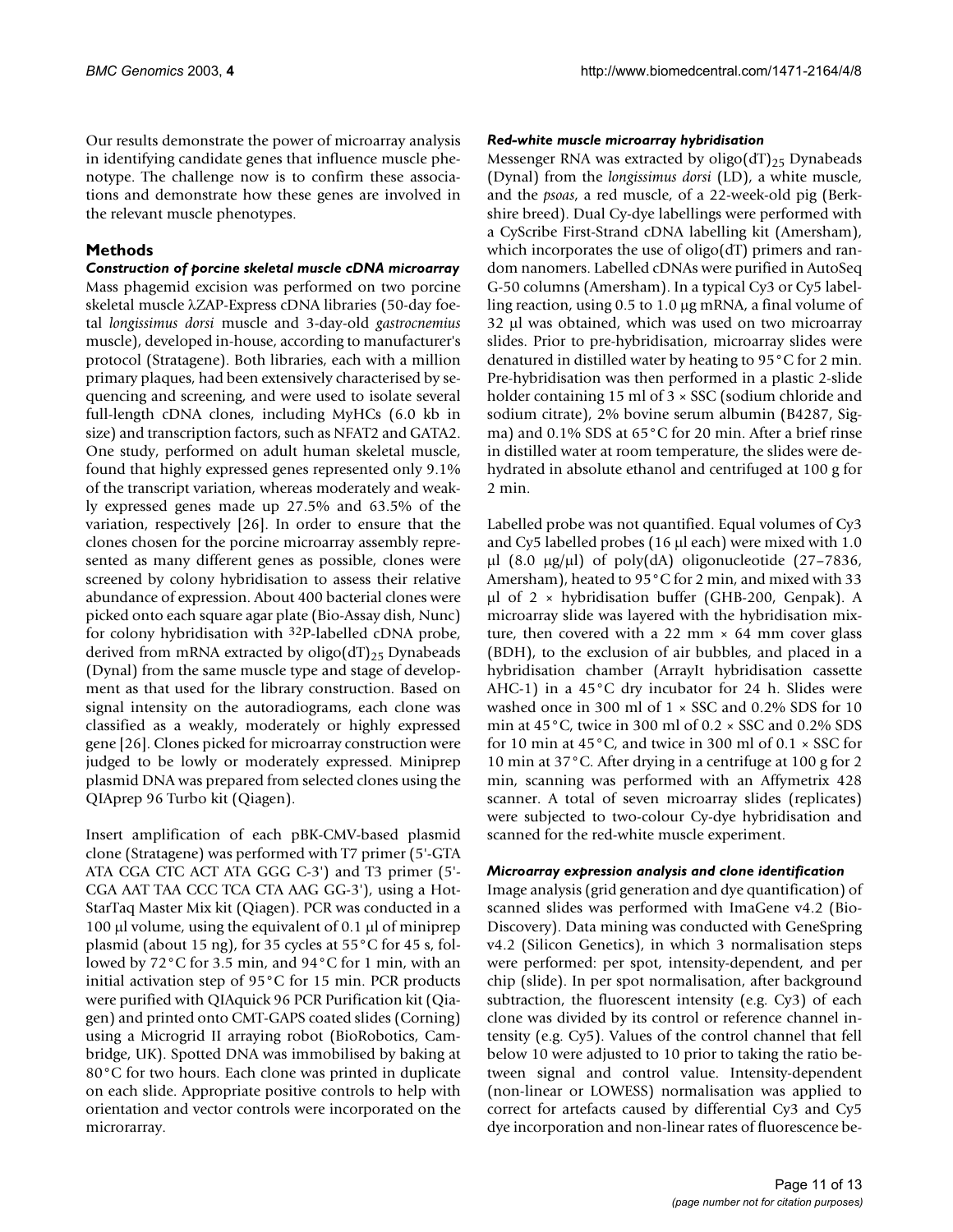tween the two dyes. Per chip normalisation was used to take into account intensity variation across the entire slide, by dividing the signal strength of a clone on a slide by the 50th percentile signal of all of the measurements taken from the same slide. Additionally, the GeneSpring Global Error Model, based on the replicate measurement samples of all genes on the microarray was used to estimate differences between medians, the standard errors among the different clones, and the extreme tails of the distribution of differences. Differences among muscles in expression were standardised for different clones by dividing the difference between muscle medians by the square root of the common variance. Sequencing reactions with T7 and T3 primers were conducted with an ABI BigDye Terminator v3.0 PCR-based sequencing kit (Applied Biosystems). Performa DTR gel filtration cartridges (EDGE Biosystems) were used for purification of PCR products prior to loading onto the ABI PRISM 3100 Genetic Analyzer. All sequence data were subjected to BLAST (Basic Local Alignment Search Tool) searches for gene identification by sequence similarity.

# *Quantitative real-time RT-PCR*

Quantitative real-time RT-PCR was performed using Taq-Man (Applied Biosystems) on five selected porcine genes: β-actin, GAPDH, MyHC 2b, bin1, and a novel gene (kc2725) (Table [3](#page-9-0)). The protocol, based on the use of the relative standard curve, was as previously described [20]. In the relative standard curve method of quantification, comparisons of relative expression should only be made between samples of the same gene. It is not appropriate to compare expression levels between two different genes. A reference cDNA panel, comprising a number of different tissue templates (LD muscle, *psoas*, heart, uterus, brain, liver and spleen) of a 7-week-old pig, along with LD and *psoas* cDNAs, from three additional 22-week-old Berkshire pigs, were used to evaluate the quantitative distribution of selected genes.

# **Authors' contributions**

QB generated the microarray clones. CM, NdC, MJM and KCC helped with the validation and analysis of the microarray. DS and GE were responsible for the production of the microarray and advised on its experimental use. KCC conceived the study and was responsible for writing the manuscript. All authors read and approved the final manuscript.

# **Acknowledgements**

This work was supported by a scholarship from the University of Glasgow to QB, by Sygen International and by the BBSRC.

#### **References**

1. Pette D and Staron RS **Cellular and molecular diversities of mammalian skeletal fibers** *Rev Physiol Biochem Pharmacol* 1990, **116:**2-76

- 2. Schiaffino S and Reggiani C **[Molecular diversity of myofibrillar](http://www.ncbi.nlm.nih.gov/entrez/query.fcgi?cmd=Retrieve&db=PubMed&dopt=Abstract&list_uids=8618961) [proteins: Gene regulation and functional significance](http://www.ncbi.nlm.nih.gov/entrez/query.fcgi?cmd=Retrieve&db=PubMed&dopt=Abstract&list_uids=8618961)** *Physiol Rev* 1996, **76:**371-423
- 3. Schiaffino S and Reggiani C **[Myosin isoforms in mammalian skel](http://www.ncbi.nlm.nih.gov/entrez/query.fcgi?cmd=Retrieve&db=PubMed&dopt=Abstract&list_uids=8002492)[etal muscle](http://www.ncbi.nlm.nih.gov/entrez/query.fcgi?cmd=Retrieve&db=PubMed&dopt=Abstract&list_uids=8002492)** *J Appl Physiol* 1994, **77:**493-501
- 4. Weiss A and Leinwand LA **[The mammalian myosin heavy chain](http://www.ncbi.nlm.nih.gov/entrez/query.fcgi?cmd=Retrieve&db=PubMed&dopt=Abstract&list_uids=8970733) [gene family](http://www.ncbi.nlm.nih.gov/entrez/query.fcgi?cmd=Retrieve&db=PubMed&dopt=Abstract&list_uids=8970733)** *Annu Rev Cell Dev Biol* 1996, **12:**417-439
- 5. Chang KC and Fernandes K **[Developmental expression and 5'](http://www.ncbi.nlm.nih.gov/entrez/query.fcgi?cmd=Retrieve&db=PubMed&dopt=Abstract&list_uids=9428791) [end cDNA cloning of the porcine 2x and 2b myosin heavy](http://www.ncbi.nlm.nih.gov/entrez/query.fcgi?cmd=Retrieve&db=PubMed&dopt=Abstract&list_uids=9428791) [chain genes](http://www.ncbi.nlm.nih.gov/entrez/query.fcgi?cmd=Retrieve&db=PubMed&dopt=Abstract&list_uids=9428791)** *DNA Cell Biol* 1997, **16:**1429-1437
- 6. Chang KC, Fernandes K and Dauncey MJ **[Molecular characteriza](http://www.ncbi.nlm.nih.gov/entrez/query.fcgi?cmd=Retrieve&db=PubMed&dopt=Abstract&list_uids=7615692)[tion of a developmentally regulated porcine skeletal myosin](http://www.ncbi.nlm.nih.gov/entrez/query.fcgi?cmd=Retrieve&db=PubMed&dopt=Abstract&list_uids=7615692) [heavy chain gene and its 5' regulatory region](http://www.ncbi.nlm.nih.gov/entrez/query.fcgi?cmd=Retrieve&db=PubMed&dopt=Abstract&list_uids=7615692)** *J Cell Sci* 1995, **108:**1779-1789
- 7. Chang KC, Fernandes K and Goldspink G **[In vivo expression and](http://www.ncbi.nlm.nih.gov/entrez/query.fcgi?cmd=Retrieve&db=PubMed&dopt=Abstract&list_uids=8270635) [molecular characterization of the porcine slow-myosin](http://www.ncbi.nlm.nih.gov/entrez/query.fcgi?cmd=Retrieve&db=PubMed&dopt=Abstract&list_uids=8270635) [heavy chain](http://www.ncbi.nlm.nih.gov/entrez/query.fcgi?cmd=Retrieve&db=PubMed&dopt=Abstract&list_uids=8270635)** *J Cell Sci* 1993, **106:**331-341
- 8. Klont RE, Brocks L and Eikelenboom G **Muscle fibre type and meat quality** *Meat Sci* 1998, **49:**S219-S229
- 9. Karlsson AH, Klont RE and Fernandez X **Skeletal muscle fibres as factors for pork quality** *Livest Prod Sci* 1999, **60:**255-269
- 10. Essén-Gustavsson B **Muscle-fiber characteristics in pigs and relationships to meat-quality parameters- review** *Pork quality: genetic and metabolic factors (Edited by: PuolanneE and DemeyerDI) Wallingford UK, CAB International* 1993, 140-159
- 11. Hughes SM and Schiaffino S **[Control of muscle fibre size: a cru](http://www.ncbi.nlm.nih.gov/entrez/query.fcgi?cmd=Retrieve&db=PubMed&dopt=Abstract&list_uids=10632631)[cial factor in ageing](http://www.ncbi.nlm.nih.gov/entrez/query.fcgi?cmd=Retrieve&db=PubMed&dopt=Abstract&list_uids=10632631)** *Acta Physiol Scand* 1999, **167:**307-312
- 12. Larsson L and Ramamurthy B **Aging-related changes in skeletal muscle** *Drugs Aging* 2000, **4:**303-316
- 13. Duggan DJ, Bittner M, Chen Y, Meltzer P and Trent JM **[Expression](http://www.ncbi.nlm.nih.gov/entrez/query.fcgi?cmd=Retrieve&db=PubMed&dopt=Abstract&list_uids=9915494) [profiling using cDNA microarrays](http://www.ncbi.nlm.nih.gov/entrez/query.fcgi?cmd=Retrieve&db=PubMed&dopt=Abstract&list_uids=9915494)** *Nat Genet* 1999, **21:**10-14
- 14. Blanquet PR **[Casein kinase 2 as a potentially important en](http://www.ncbi.nlm.nih.gov/entrez/query.fcgi?cmd=Retrieve&db=PubMed&dopt=Abstract&list_uids=10658642)[zyme in the nervous system](http://www.ncbi.nlm.nih.gov/entrez/query.fcgi?cmd=Retrieve&db=PubMed&dopt=Abstract&list_uids=10658642)** *Prog Neurobiol* 2000, **60:**211-246
- 15. Faust M and Montenarh M [Subcellular localization of protein ki](http://www.ncbi.nlm.nih.gov/entrez/query.fcgi?cmd=Retrieve&db=PubMed&dopt=Abstract&list_uids=10994779)**[nase CK2. A key to its function?](http://www.ncbi.nlm.nih.gov/entrez/query.fcgi?cmd=Retrieve&db=PubMed&dopt=Abstract&list_uids=10994779)** *Cell Tissue Res* 2000, **301:**329-340
- 16. Kemp TJ, Sadusky TJ, Simon M, Brown R, Eastwood M, Sassoon DA and Coulton GR **[Identification of a novel stretch-responsive](http://www.ncbi.nlm.nih.gov/entrez/query.fcgi?cmd=Retrieve&db=PubMed&dopt=Abstract&list_uids=11401441) [skeletal muscle gene \(Smpx\)](http://www.ncbi.nlm.nih.gov/entrez/query.fcgi?cmd=Retrieve&db=PubMed&dopt=Abstract&list_uids=11401441)** *Genomics* 2001, **72:**260-271
- 17. Rohwer A, Kittstein W, Marks F and Gschwendt M **[Cloning, ex](http://www.ncbi.nlm.nih.gov/entrez/query.fcgi?cmd=Retrieve&db=PubMed&dopt=Abstract&list_uids=10406962)[pression and characterization of an A6-related protein](http://www.ncbi.nlm.nih.gov/entrez/query.fcgi?cmd=Retrieve&db=PubMed&dopt=Abstract&list_uids=10406962)** *Eur J Biochem* 1999, **263:**518-525
- 18. Sakamuro D, Elliot KJ, Wechsler-Reya R and Prendergast GC **[Bin1 is](http://www.ncbi.nlm.nih.gov/entrez/query.fcgi?cmd=Retrieve&db=PubMed&dopt=Abstract&list_uids=8782822) [a novel Myc-interacting protein with features of a tumour](http://www.ncbi.nlm.nih.gov/entrez/query.fcgi?cmd=Retrieve&db=PubMed&dopt=Abstract&list_uids=8782822) [suppressor](http://www.ncbi.nlm.nih.gov/entrez/query.fcgi?cmd=Retrieve&db=PubMed&dopt=Abstract&list_uids=8782822)** *Nat Genet* 1996, **14:**69-77
- 19. Wechsler-Reya RJ, Elliot KJ and Prendergast GC **[A role for the pu](http://www.ncbi.nlm.nih.gov/entrez/query.fcgi?cmd=Retrieve&db=PubMed&dopt=Abstract&list_uids=121524)[tative tumor suppressor bin1 in muscle cell differentiation](http://www.ncbi.nlm.nih.gov/entrez/query.fcgi?cmd=Retrieve&db=PubMed&dopt=Abstract&list_uids=121524)** *Mol Cell Biol* 1998, **18:**566-575
- 20. da Costa N, Blackley R, Alzuherri H and Chang KC **[Quantifying the](http://www.ncbi.nlm.nih.gov/entrez/query.fcgi?cmd=Retrieve&db=PubMed&dopt=Abstract&list_uids=11850438) [temporo-spatial expression of porcine postnatal skeletal my](http://www.ncbi.nlm.nih.gov/entrez/query.fcgi?cmd=Retrieve&db=PubMed&dopt=Abstract&list_uids=11850438)[osin heavy chain genes](http://www.ncbi.nlm.nih.gov/entrez/query.fcgi?cmd=Retrieve&db=PubMed&dopt=Abstract&list_uids=11850438)** *J Histochem Cytochem* 2002, **50:**353-364
- 21. Tsutsui K, Maeda Y, Seki S and Tokunaga A **cDNA cloning of a novel amphiphysin isoform and tissue-specific expression of its multiple variants** *Biochem Biophy Res Com* 1997, **236:**178-183
- 22. Rink A, Santschi M and Beattie CW **Normalized cDNA libraries from a porcine model of orthopedic implant-associated infection** *Mammal Genome* 2002, **13:**198-205
- 23. Soares MB, Bonaldo MF, Jelene P, Su L, Lawton L and Efstratiadis A **[Construction and characterization of a normalized cDNA](http://www.ncbi.nlm.nih.gov/entrez/query.fcgi?cmd=Retrieve&db=PubMed&dopt=Abstract&list_uids=44785) [library](http://www.ncbi.nlm.nih.gov/entrez/query.fcgi?cmd=Retrieve&db=PubMed&dopt=Abstract&list_uids=44785)** *Proc Natl Acad Sci U S A* 1994, **91:**9228-9232
- 24. von Stein OD **Isolation of differentially expressed genes through subtractive suppression hybridization** *Genomics protocols (Edited by: StarkeyMP and ElaswarapuR) Totowa, Human Press Inc.* 2001, 263-278
- 25. Venter JC, Adams MD, Myers EW, Li PW, Mural RJ, Sutton GG, Smith HO, Yandell M, Evans CA, Holt RA, Gocayne JD, Amanatides Peter, Ballew Richard M., Huson Daniel H., Wortman Jennifer Russo, Zhang Qing, Kodira Chinnappa D., Zheng Xiangqun H., Chen Lin, Skupski Marian, Subramanian Gangadharan, Thomas Paul D., Zhang Jinghui, Gabor Miklos George L., Nelson Catherine, Broder Samuel, Clark Andrew G., Nadeau Joe, McKusick Victor A., Zinder Norton, Levine Arnold J., Roberts Richard J., Simon Mel, Slayman Carolyn, Hunkapiller Michael, Bolanos Randall, Delcher Arthur, Dew Ian, Fasulo Daniel, Flanigan Michael, Florea Liliana, Halpern Aaron, Hannenhalli Sridhar, Kravitz Saul, Levy Samuel, Mobarry Clark, Reinert Knut, Remington Karin, Abu-Threideh Jane, Beasley Ellen, Biddick Kendra, Bonazzi Vivien, Brandon Rhonda, Cargill Michele, Chandramouliswaran Ishwar,